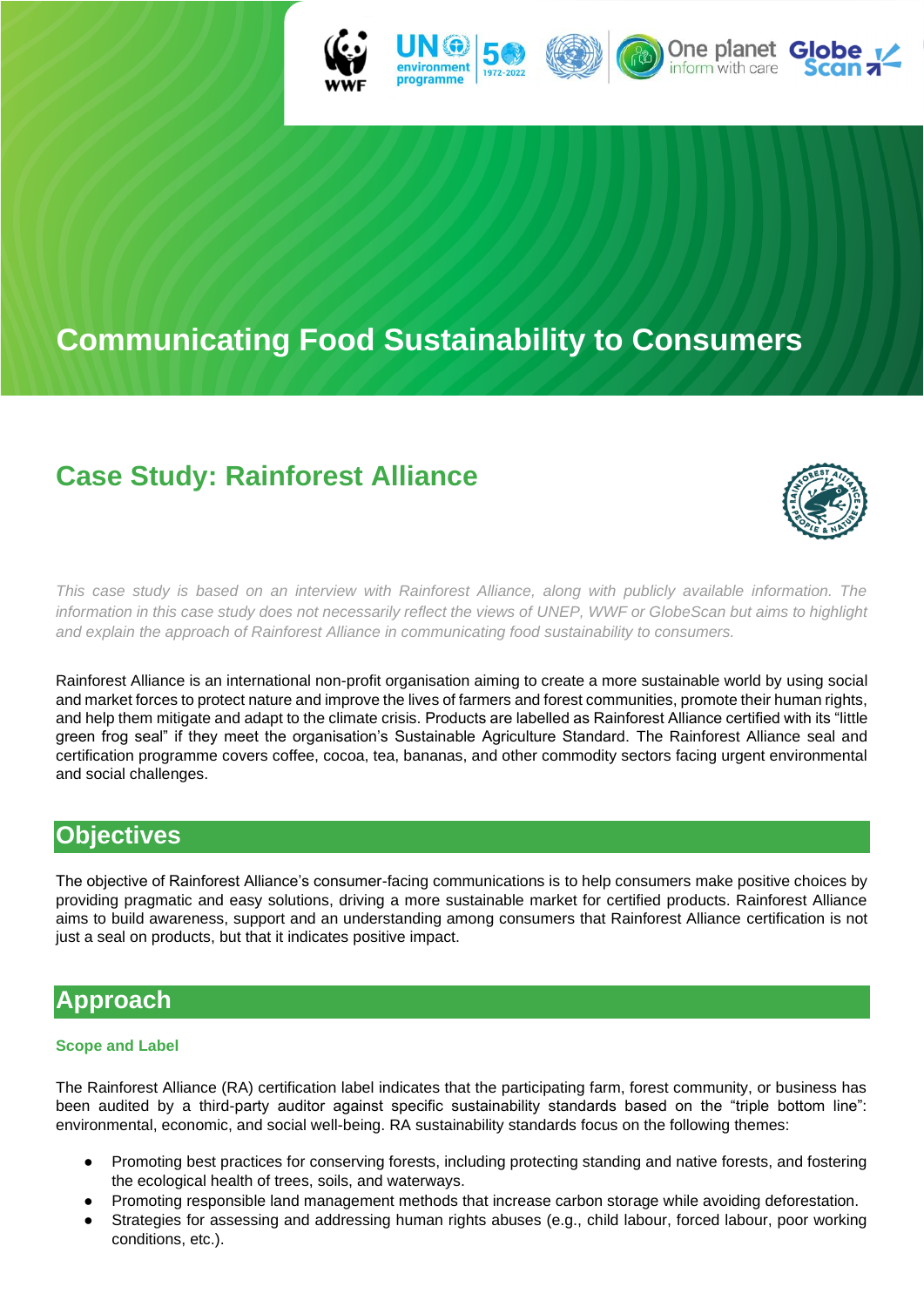Improving sustainable livelihood opportunities for smallholder farmers and forest communities.

Currently, more than two million farmers are certified under Rainforest Alliance's agriculture standards in 70 countries across the globe.

Displaying the seal on a product indicates the presence of a crop that has been grown in accordance with the Rainforest Alliance Sustainable Agriculture Standards.

The label includes the words "Rainforest Alliance, People & Nature" around the picture of a small green tree frog. This version of the label was launched in 2020, following the merger of Rainforest Alliance with UTZ (a Netherlands-based back-of-pack sustainable farming certification). The new version of the label is designed to emphasise the importance of both social and environmental sustainability. The organisation found previously that, due to the image of the frog, coupled with the word "rainforest" in its name, consumers tended to associate the seal with environmental impact rather than social outcomes. The new wording on the seal aims to shift this perception.

Apart from its certification scheme, Rainforest Alliance develops and implements long-term conservation and community development programs in a number of important tropical landscapes. Rainforest Alliance also advocates for far-reaching policies that support rural producers with governments and companies.

#### **Channels and Audiences**

The Rainforest Alliance seal is displayed on the packaging of products containing certified ingredients. The label can be found on agricultural products (e.g., coffee, cocoa, bananas and tea) and forestry products (e.g., paper and cardboard packaging). The label's position on the pack varies depending on the brand using the seal. In some cases the Rainforest Alliance seal is displayed prominently on the front-of-pack, while for some other products, the label is on the side or back of the packaging. The RA seal can also be used by certified tourism businesses, for example hotels and tour operators.

Promotion of the seal has historically relied on Rainforest Alliance's 'seal partners' – the businesses that display the Rainforest Alliance certification on packaging. In recent years, the organisation has started to communicate more with consumers directly, often using social media and digital channels, sharing news from the organisation, celebrating achievements, and raising awareness of relevant social and environmental issues. The Rainforest Alliance website offers information for both consumers and businesses, including the work that the organisation is doing around the world, thought leadership pieces for interested readers, and tips for living more sustainably.

Rainforest Alliance targets different consumers through different digital channels. Its own media platforms, such as its website and social media pages, are more often used for thought leadership pieces offering deeper engagement and are more technical in nature. This is because these channels are most often accessed by more engaged consumers and other stakeholders who require more detail.

On all media platforms, Rainforest Alliance aims to engage with consumers on the Rainforest Alliance mission and vision at large. As well as posts informing consumers about the Rainforest Alliance certification program and landscape programs, communications also aim to help stakeholders, including consumers, to understand the challenges to forest conservation and sustainable agriculture production and how different actors (consumers, companies, civil society, governments) can each play their part to overcome these challenges.

Alternatively, on paid or earned social media channels (for example, on influencer social channels), the focus is more on high-level communication for the average consumer, promoting easy steps that everyone can take to be part of the solution such as looking for the green frog on products when shopping. In 2021, the organisation sent complementary 'goody' boxes of various certified products to social media influencers, who opened them online and introduced followers to their search for the green frog seal in stores.

#### **Messaging and Campaigns**

Rainforest Alliance messaging aims to convey pragmatic, easy solutions, and positivity.

Communication messages are fairly consistent in its primary consumer markets (the US, UK, Netherlands, and Germany) but these vary somewhat from the messaging used in 'producing' markets, including Mexico, Brazil and Indonesia. The key difference is from helping people and the environment in other countries to helping producers in your own country. The message in these countries is more about domestic pride and ensuring economic growth to lift everyone by buying locally produced goods.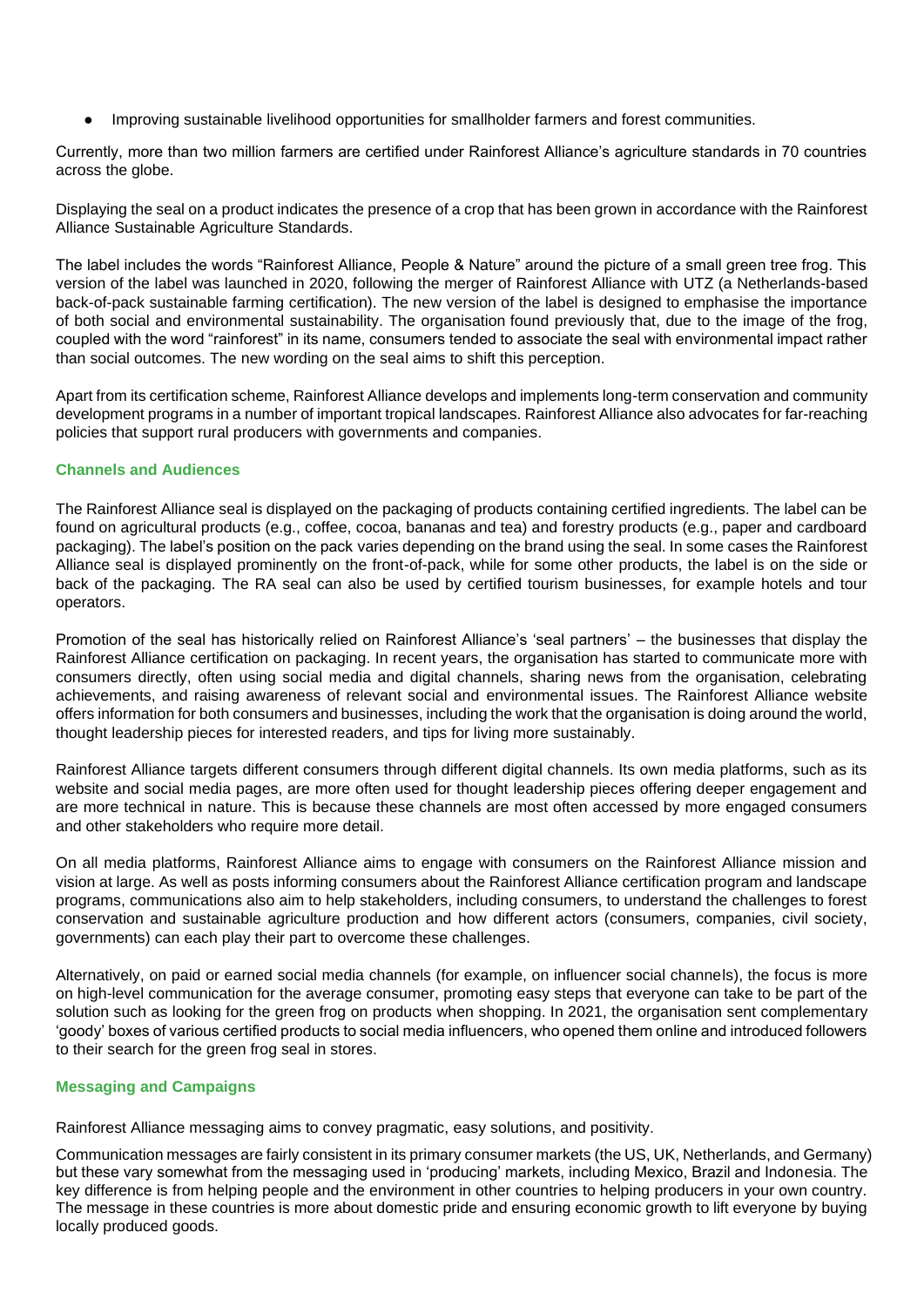While producer markets have not been a target for Rainforest Alliance traditionally, there is a growing middle class of consumers buying certified products in these countries, which the organisation hopes to tap into in the future.

Rainforest Alliance runs a global "Follow the Frog" campaign once a year, during which it encourages its commercial partners to help amplify the campaign. The campaign is designed to raise awareness of product sustainability and provides practical tips to support people to live more sustainably, including encouraging consumers to look for the Rainforest Alliance seal when shopping.

Rainforest Alliance's ["Follow the Frog"](https://www.youtube.com/watch?v=EmF701R4JCU) video advert became a viral hit in the early 2010s and has attracted 5.7 million views on youtube. The humorous, visually compelling cinematic-style video recognised and reflected the fact that many people are already trying to live a positive life, while highlighting "follow the frog" as a simple action that people can take to help live up to their values. Rainforest Alliance believes that this campaign worked well because it acknowledged that consumers want to do the right thing but are confused about how to act.

#### **Partnerships**

Rainforest Alliance works with over 5,000 businesses and partners with brands on B2B2C campaigns. In most cases, the organisations work together to tell a story and the brand or retailer creates the communication assets that will reach the consumer.

For example, McDonald's launched a campaign in 2020 to celebrate certifying all of its McCafé coffee beans with Rainforest Alliance, which included TV advertising in several developed country markets including Canada and the UK. Costa Coffee in the UK has sourced 100% Rainforest Alliance coffee beans for over 13 years and produces video content each year to celebrate the partnership with RA, in particular aiming to engage and educate its employees.

### **Measuring Success**

According to consumer research by Ipsos on behalf of Rainforest Alliance in 2021, prompted consumer recall of the organisation in its key markets ranges from 50% in the UK, 23% in the Netherlands, 28% in the US and 26% in Germany. Between 44% and 65% of people agree that they would be more likely to trust a product with the Rainforest Alliance certification over one without it.

Rainforest Alliance certified products are available in more than 100 countries and the organisation reports a combined total of 1.7 million social media followers and 180,000 newsletter subscribers. Sales of both Rainforest Alliance and UTZ certified coffee has risen in the last few years: the UTZ certification program has increased 94 percent in sales since 2017, whereas the Rainforest Alliance program has increased 44 percent since 2017. Many factors affect sales, including the quantity of produce certified and the brands choosing to display the label. The trends in sales of certified commodities including coffee, cocoa, banana and tea can be found on the Rainforest Alliance website.

According to Rainforest Alliance, the 2021 "Follow the Frog" campaign saw an overall reach on social media of 16.1 million people (up from 12.8 million people in 2020) across 94 countries.

### **Challenges**

Consumer understanding and a potential lack of differentiation presents a challenge for Rainforest Alliance, in particular given the number of different ecolabels currently on the market. In the coffee segment, for example, Rainforest Alliance says that three quarters of the products sold in Western Europe are certified to a sustainability standard, making it difficult for any one ecolabel to stand out and add value to a product. Compounding this, a focus on B2B2C communications traditionally has meant that Rainforest Alliance's brand positioning has been influenced by its commercial partners, potentially limiting the understanding of consumers as to what the seal really represents.

Rainforest Alliance notes that more work is needed to build consumer understanding of what its certification stands for and to encourage "brand love". This will also help to ensure that the Rainforest Alliance seal differentiates products and adds value for the brands that display it.